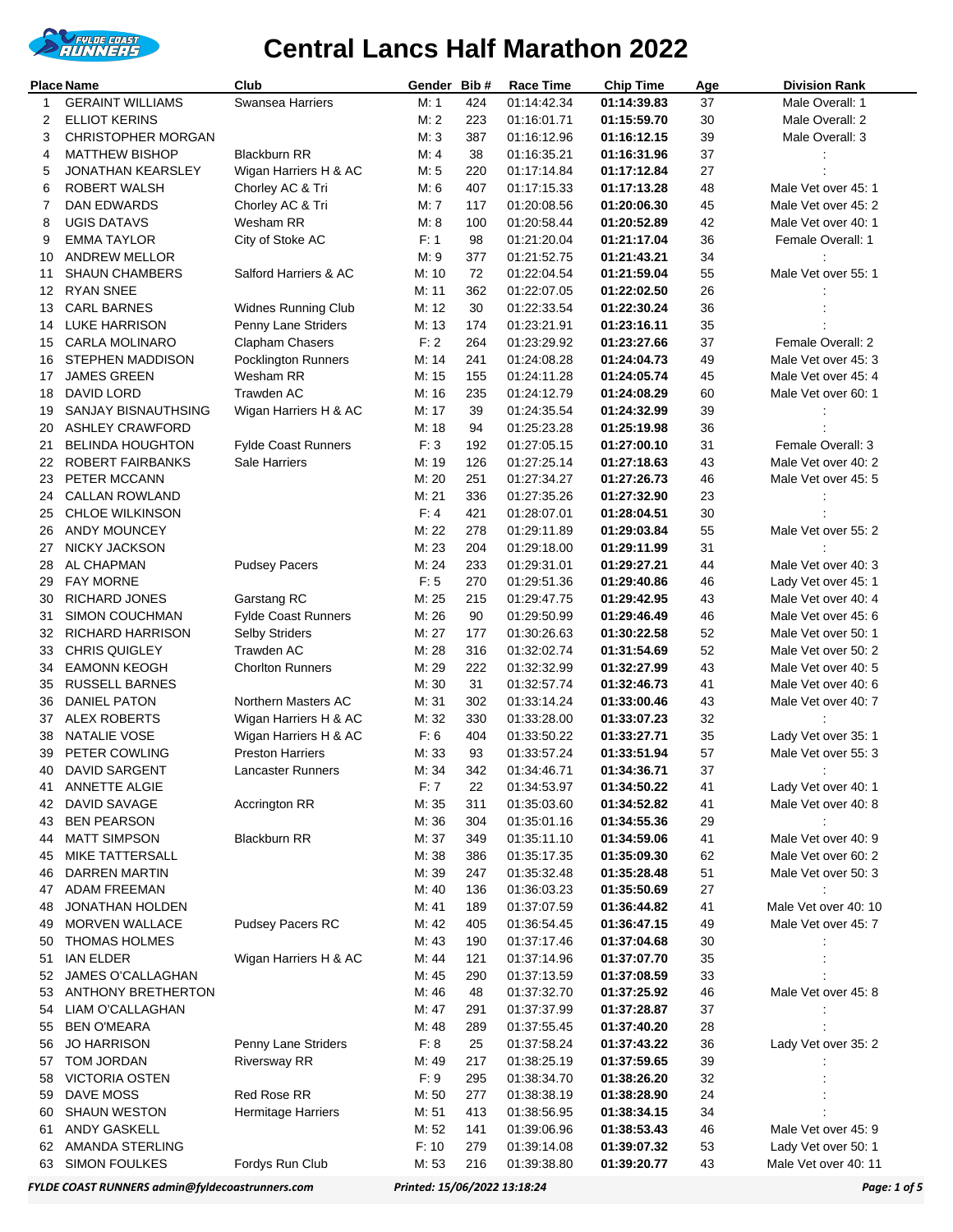

|          | <b>Place Name</b>                          | Club                         | Gender         | Bib#       | Race Time                  | <b>Chip Time</b>           | Age      | <b>Division Rank</b>                        |
|----------|--------------------------------------------|------------------------------|----------------|------------|----------------------------|----------------------------|----------|---------------------------------------------|
| 64       | <b>GARY KAY</b>                            | Lancashire Constabula        | M: 54          | 219        | 01:40:03.69                | 01:39:49.67                | 51       | Male Vet over 50: 4                         |
| 65       | <b>ANNA FORSYTH</b>                        | Lancashire Constabula        | F: 11          | 134        | 01:40:04.43                | 01:39:50.66                | 36       | Lady Vet over 35: 3                         |
| 66       | <b>MARK GRAY</b>                           | <b>Fylde Coast Runners</b>   | M: 55          | 11         | 01:40:04.43                | 01:39:54.68                | 50       | Male Vet over 50: 5                         |
| 67       | <b>ANDY SNAILHAM</b>                       |                              | M: 56          | 359        | 01:40:37.68                | 01:40:18.64                | 40       | Male Vet over 40: 12                        |
| 68       | <b>ANTHONY HALL</b>                        |                              | M: 57          | 166        | 01:40:41.93                | 01:40:27.90                | 38       |                                             |
| 69       | <b>SIMON NIXON</b>                         |                              | M: 58          | 286        | 01:41:07.20                | 01:40:49.68                | 56       | Male Vet over 55: 4                         |
| 70       | PETER WRIGHT                               | <b>Riversway RR</b>          | M: 59          | 433        | 01:41:06.82                | 01:40:54.72                | 43       | Male Vet over 40: 13                        |
| 71       | SARAH WEALLEANS                            | Kirkby Milers AC             | F: 12          | 409        | 01:41:29.68                | 01:41:25.42                | 34       |                                             |
| 72       | <b>JUSTIN JOHNSON</b>                      | <b>Hyde Village Striders</b> | M:60           | 209        | 01:41:49.35                | 01:41:38.35                | 38       |                                             |
| 73       | <b>BEN MORTIMER</b>                        |                              | M: 61          | 274        | 01:42:16.31                | 01:41:39.28                | 36       |                                             |
| 74       | <b>CAMILLE ASKINS</b>                      | Keighley & Craven AC         | F: 13          | 104        | 01:41:47.95                | 01:41:40.94                | 52       | Lady Vet over 50: 2                         |
| 75       | ANDY CONNOLLY                              | <b>Robin Park Runners</b>    | M: 62          | 201        | 01:42:12.93                | 01:41:57.89                | 46       | Male Vet over 45: 10                        |
| 76       | <b>LEE NORRIS</b>                          | Wigan Harriers H & AC        | M: 63          | 287        | 01:42:57.42                | 01:42:34.88                | 47       | Male Vet over 45: 11                        |
| 77       | <b>STEVY ROSTRON</b>                       |                              | M: 64          | 335        | 01:42:58.16                | 01:42:36.40                | 53       | Male Vet over 50: 6                         |
| 78<br>79 | <b>JONNY WIGNALL</b><br><b>FRANKIE YAN</b> | <b>Belle Vue Racers</b>      | M: 65<br>M: 66 | 420<br>434 | 01:43:16.31                | 01:43:07.81                | 50       | Male Vet over 50: 7<br>Male Vet over 40: 14 |
| 80       | <b>CHRIS GREEN</b>                         | Wigan Harriers H & AC        | M: 67          | 154        | 01:43:52.91<br>01:43:22.92 | 01:43:08.90<br>01:43:15.67 | 43<br>37 |                                             |
| 81       | JOHN-PAUL LANDER                           |                              | M: 68          | 229        | 01:43:49.67                | 01:43:38.15                | 43       | Male Vet over 40: 15                        |
| 82       | DARREN ABBOTT                              |                              | M: 69          | 15         | 01:43:58.43                | 01:43:38.90                | 50       | Male Vet over 50: 8                         |
| 83       | <b>TOMMY BRADY</b>                         |                              | M: 70          | 47         | 01:44:24.16                | 01:43:46.89                | 41       | Male Vet over 40: 16                        |
| 84       | <b>NIAMH RONSON</b>                        | Clapham Chasers              | F: 14          | 9          | 01:44:24.54                | 01:43:51.51                | 23       |                                             |
| 85       | <b>GARRY STUBBS-BRONSON</b>                |                              | M: 71          | 376        | 01:44:09.69                | 01:43:58.43                | 46       | Male Vet over 45: 12                        |
| 86       | <b>ADAM GRAINGER</b>                       | <b>Riversway RR</b>          | M: 72          | 149        | 01:44:28.91                | 01:44:03.12                | 37       |                                             |
| 87       | <b>TOM KASPROWICZ</b>                      |                              | M: 73          | 218        | 01:45:03.91                | 01:44:20.41                | 58       | Male Vet over 55: 5                         |
| 88       | <b>ROB CHAFFE</b>                          |                              | M: 74          | 71         | 01:44:35.91                | 01:44:26.41                | 56       | Male Vet over 55: 6                         |
| 89       | ANDY CLEMENT                               | <b>Riversway RR</b>          | M: 75          | 145        | 01:45:31.58                | 01:45:04.81                | 49       | Male Vet over 45: 13                        |
| 90       | PAUL DEARDEN                               |                              | M: 76          | 105        | 01:45:35.42                | 01:45:10.88                | 42       | Male Vet over 40: 17                        |
| 91       | <b>MARK PROCTOR</b>                        | <b>Fylde Coast Runners</b>   | M: 77          | 315        | 01:45:28.41                | 01:45:12.43                | 52       | Male Vet over 50: 9                         |
| 92       | DAVID SOUTH                                |                              | M: 78          | 363        | 01:45:29.91                | 01:45:19.41                | 56       | Male Vet over 55: 7                         |
| 93       | <b>JOHANNA MCMANUS</b>                     |                              | F: 15          | 254        | 01:46:04.15                | 01:45:46.36                | 39       | Lady Vet over 35: 4                         |
| 94       | DANY ROBSON                                |                              | F: 16          | 332        | 01:46:10.89                | 01:46:03.14                | 50       | Lady Vet over 50: 3                         |
| 95       | ADAM WILLS                                 | Lonely Goat RC               | M: 79          | 425        | 01:46:24.39                | 01:46:05.87                | 42       | Male Vet over 40: 18                        |
| 96       | RICHARD GILPIN                             |                              | M: 80          | 381        | 01:46:36.15                | 01:46:18.37                | 46       | Male Vet over 45: 14                        |
| 97       | <b>JUSTINE DAWKINS</b>                     | <b>Cornelly Striders</b>     | F: 17          | 102        | 01:46:26.94                | 01:46:19.43                | 51       | Lady Vet over 50: 4                         |
| 98       | JOHN HASLAM                                |                              | M: 81          | 12         | 01:46:47.44                | 01:46:27.40                | 56       | Male Vet over 55: 8                         |
| 99       | DANIEL MORRIS                              |                              | M: 82          | 271        | 01:46:50.28                | 01:46:31.00                | 44       | Male Vet over 40: 19                        |
| 100      | <b>DAVE BRETHERTON</b>                     |                              | M: 83          | 49         | 01:46:46.65                | 01:46:37.62                | 39       |                                             |
| 101      | <b>GEOFF GRAY</b>                          |                              | M: 84          | 152        | 01:47:08.70                | 01:46:47.68                | 33       |                                             |
|          | 102 PAUL ATHERTON                          |                              | M: 85          | 27         | 01:47:08.15                | 01:46:52.86                | 30       |                                             |
|          | 103 REBECCA DUDLEY                         |                              | F: 18          | 110        | 01:47:16.43                | 01:46:54.90                | 31       |                                             |
|          | 104 JAMES JARDINE                          | Eden Runners                 | M: 86          | 207        | 01:47:27.14                | 01:47:07.86                | 39       |                                             |
|          | 105 LEON BROWN                             |                              | M: 87          | 54         | 01:47:44.89                | 01:47:35.13                | 45       | Male Vet over 45: 15                        |
|          | 106 CATHERINE DREW                         |                              | F: 19          | 109        | 01:48:12.13                | 01:47:44.59                | 55       | Lady Vet over 55: 1                         |
|          | 107 DAVID MARSH<br>108 TED SMITH           | Southport Strollers RC       | M: 88          | 244        | 01:47:53.77                | 01:47:50.02                | 61       | Male Vet over 60: 3                         |
|          |                                            | Royton Road Runners          | M: 89<br>M: 90 | 356<br>127 | 01:48:10.13                | 01:47:51.93<br>01:47:53.06 | 56       | Male Vet over 55: 9                         |
|          | 109 JOHN FAY<br>110 RACHEL EMMOTT          | Darlington Harriers &        | F: 20          | 125        | 01:48:05.16<br>01:48:24.88 | 01:48:02.62                | 41<br>24 | Male Vet over 40: 20                        |
| 111      | <b>JOSEPH WHITE</b>                        | Red Rose RR                  | M: 91          | 415        | 01:48:17.39                | 01:48:04.35                | 50       | Male Vet over 50: 10                        |
|          | 112 JONATHAN MACKIE                        | Knowsley Harriers            | M: 92          | 238        | 01:48:48.88                | 01:48:19.13                | 49       | Male Vet over 45: 16                        |
|          | 113 PHILLIP GRIFFITHS                      | Wigan Harriers H & AC        | M: 93          | 158        | 01:49:03.89                | 01:48:42.86                | 36       |                                             |
|          | 114 SHAUN WINDLE                           | Trawden AC                   | M: 94          | 427        | 01:48:56.77                | 01:48:49.47                | 49       | Male Vet over 45: 17                        |
|          | 115 BELLA GRIMSHAW                         |                              | F: 21          | 159        | 01:48:58.12                | 01:48:49.87                | 45       | Lady Vet over 45: 2                         |
|          | 116 NATHAN TANNER                          |                              | M: 95          | 385        | 01:49:11.30                | 01:49:07.05                | 21       |                                             |
|          | 117 ROBERT JOHNSON                         |                              | M: 96          | 212        | 01:49:28.91                | 01:49:12.89                | 32       |                                             |
|          | 118 NICK VALENTINE                         |                              | M: 97          | 398        | 01:49:37.39                | 01:49:22.35                | 27       |                                             |
|          | 119 PAUL BROGDEN                           |                              | M: 98          | 50         | 01:49:55.12                | 01:49:46.57                | 51       | Male Vet over 50: 11                        |
|          | 120 DAVID SIMS                             | Danum Harriers               | M: 99          | 351        | 01:50:05.40                | 01:49:49.12                | 64       | Male Vet over 60: 4                         |
| 121      | <b>CAROLYN BURNEY</b>                      |                              | F: 22          | 59         | 01:50:26.12                | 01:49:54.34                | 43       | Lady Vet over 40: 2                         |
|          | 122 PHILIP ELLIOTT                         |                              | M: 100         | 123        | 01:50:36.26                | 01:50:08.23                | 49       | Male Vet over 45: 18                        |
|          | 123 SAM MCKENZIE                           |                              | M: 101         | 253        | 01:50:18.89                | 01:50:14.34                | 31       | ÷                                           |
|          | 124 JONATHAN ODDY                          |                              | M: 102         | 293        | 01:50:44.63                | 01:50:15.60                | 40       | Male Vet over 40: 21                        |
|          | 125 JOHN NEEDLE                            |                              | M: 103         | 282        | 01:50:56.40                | 01:50:18.39                | 51       | Male Vet over 50: 12                        |
|          | 126 PAUL BOUSTEAD                          |                              | M: 104         | 43         | 01:50:32.27                | 01:50:19.49                | 41       | Male Vet over 40: 22                        |

*FYLDE COAST RUNNERS admin@fyldecoastrunners.com Printed: 15/06/2022 13:18:24 Page: 2 of 5*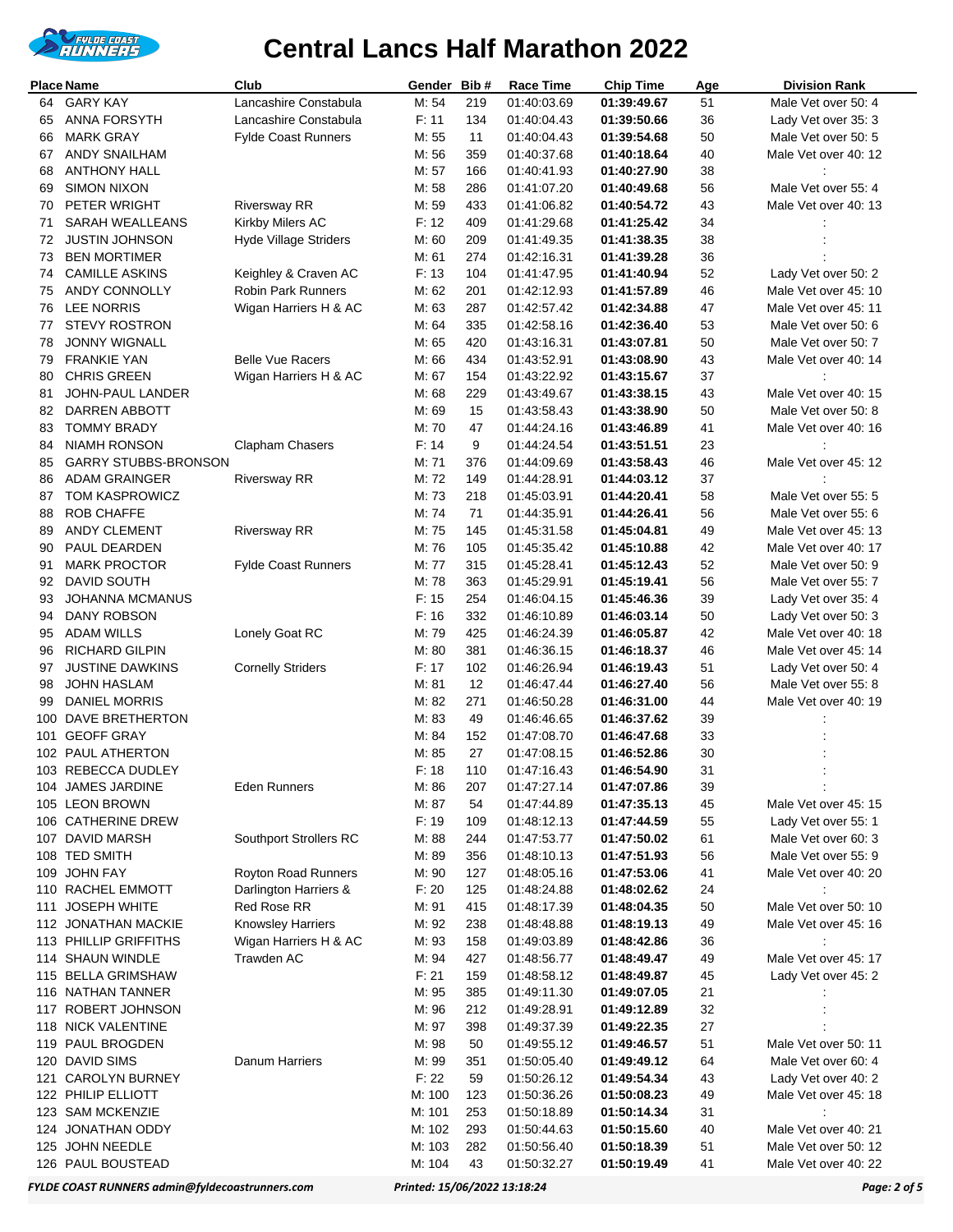

|     | <b>Place Name</b>                    | Club                                                     | Gender Bib#      |              | <b>Race Time</b>           | <b>Chip Time</b>           | Age      | <b>Division Rank</b>                         |
|-----|--------------------------------------|----------------------------------------------------------|------------------|--------------|----------------------------|----------------------------|----------|----------------------------------------------|
|     | 127 STUART NICOL                     | Red Rose RR                                              | M: 105           | 285          | 01:51:24.62                | 01:51:00.11                | 47       | Male Vet over 45: 19                         |
|     | 128 SARAH HICKSON                    | <b>Red Rose RR</b>                                       | F: 23            | 186          | 01:51:25.36                | 01:51:01.82                | 29       |                                              |
|     | 129 LAURA JOYCE                      |                                                          | F: 24            | 75           | 01:51:19.86                | 01:51:02.34                | 25       |                                              |
|     | 130 CHRIS HAMMOND                    |                                                          | M: 106           | 169          | 01:51:35.62                | 01:51:18.60                | 39       |                                              |
| 131 | <b>JANETTE RAYTON</b>                | <b>Red Rose RR</b>                                       | F: 25            | 318          | 01:51:54.12                | 01:51:29.83                | 43       | Lady Vet over 40: 3                          |
|     | 132 MARC ROSE                        |                                                          | M: 107           | 333          | 01:52:08.61                | 01:51:39.86                | 36       |                                              |
|     | 133 DANIEL MIDDLETON                 |                                                          | M: 108           | 259          | 01:52:16.11                | 01:51:42.60                | 25       |                                              |
|     | 134 RICHARD SOUTHWORTH               |                                                          | M: 109           | 366          | 01:52:36.11                | 01:52:01.86                | 34       |                                              |
| 135 | <b>DOMINIC PARRY</b>                 |                                                          | M: 110           | 301          | 01:52:36.86                | 01:52:19.33                | 46       | Male Vet over 45: 20                         |
|     | 136 SHARON HARDCASTLE                |                                                          | F: 26            | 170          | 01:53:08.36                | 01:52:26.35                | 50       | Lady Vet over 50: 5                          |
|     | 137 SALLY DEWHIRST                   | <b>Belle Vue Racers</b><br>Freck & Warton RC             | F: 27            | 106          | 01:53:20.10                | 01:52:37.09                | 32       |                                              |
|     | 138 SASHA WALLBANK<br>139 IAN FRANCE |                                                          | F: 28<br>M: 111  | 406<br>135   | 01:52:53.11<br>01:53:06.36 | 01:52:44.10<br>01:52:50.38 | 28<br>58 | Male Vet over 55: 10                         |
| 140 | <b>STEVE KEATING</b>                 |                                                          | M: 112           | 221          | 01:53:32.35                | 01:52:58.57                | 59       | Male Vet over 55: 11                         |
| 141 | <b>ANNMARIE WILLIAMS</b>             | Penny Lane Striders                                      | F: 29            | 423          | 01:53:39.59                | 01:53:09.60                | 51       | Lady Vet over 50: 6                          |
|     | 142 PAUL RILEY                       | Penny Lane Striders                                      | M: 113           | 329          | 01:53:40.85                | 01:53:10.34                | 51       | Male Vet over 50: 13                         |
|     | 143 DEAN JACKSON                     |                                                          | M: 114           | 205          | 01:53:48.64                | 01:53:14.61                | 47       | Male Vet over 45: 21                         |
|     | 144 STUART YARDLEY                   |                                                          | M: 115           | 435          | 01:54:16.59                | 01:53:57.80                | 30       |                                              |
|     | 145 SHARON SWIFT                     | <b>St Helens Striders</b>                                | F:30             | 383          | 01:54:59.11                | 01:54:46.57                | 53       | Lady Vet over 50: 7                          |
|     | 146 BRENDA CAHILL                    | <b>St Helens Striders</b>                                | F: 31            | 306          | 01:54:59.86                | 01:54:47.82                | 64       | Lady Vet over 60: 1                          |
|     | 147 JOHN BARR                        | <b>St Helens Striders</b>                                | M: 116           | 32           | 01:55:00.85                | 01:54:49.05                | 71       | Male Vet over 70+: 1                         |
|     | 148 PAUL HAMMOND                     |                                                          | M: 117           | 168          | 01:55:42.08                | 01:55:24.81                | 42       | Male Vet over 40: 23                         |
|     | 149 LEAH HULME                       |                                                          | F: 32            | 197          | 01:55:51.09                | 01:55:36.81                | 24       |                                              |
|     | 150 RICHARD CHIPPENDALE              | Red Rose RR                                              | M: 118           | 232          | 01:55:59.84                | 01:55:38.04                | 36       |                                              |
|     | 151 KATIE THOMPSON                   |                                                          | F: 33            | 393          | 01:56:01.84                | 01:55:40.32                | 28       |                                              |
|     | 152 VERITY HARRISON                  | <b>Burnden Road Runners</b>                              | F: 34            | 176          | 01:56:03.84                | 01:55:49.30                | 44       | Lady Vet over 40: 4                          |
|     | 153 PAUL CARROLL                     |                                                          | M: 119           | 78           | 01:56:02.83                | 01:55:49.31                | 50       | Male Vet over 50: 14                         |
|     | 154 CASSIE LIVESEY                   | <b>Liverpool Running Bugs</b>                            | F: 35            | 234          | 01:56:17.60                | 01:55:50.82                | 30       |                                              |
|     | 155 MICK WIDDOP                      | Lytham St Annes RR                                       | M: 120           | 419          | 01:56:18.01                | 01:56:02.03                | 51       | Male Vet over 50: 15                         |
|     | 156 SARA EDEN                        |                                                          | F:36             | 113          | 01:56:36.34                | 01:56:20.36                | 38       | Lady Vet over 35: 5                          |
|     | 157 ANGELA CRUSE                     |                                                          | F: 37            | 5            | 01:57:17.58                | 01:56:39.08                | 38       | Lady Vet over 35: 6                          |
|     | 158 ALAN HOWSON                      |                                                          | M: 121           | 4            | 01:57:18.13                | 01:56:39.63                | 49       | Male Vet over 45: 22                         |
|     | 159 DANIEL COOKSON                   |                                                          | M: 122           | 85           | 01:58:19.83                | 01:57:29.07                | 38       |                                              |
|     | 160 VICKY PARKINSON                  |                                                          | F: 38            | 300          | 01:58:11.57                | 01:57:34.81                | 45       | Lady Vet over 45: 3                          |
| 161 | <b>DEBORAH RAISBECK</b>              |                                                          | F: 39            | 317          | 01:58:06.36                | 01:57:38.12                | 49       | Lady Vet over 45: 4                          |
|     | 162 PETE WILLIAMS                    | Oldham & Royton Harri                                    | M: 123           | 422          | 01:58:03.83                | 01:57:41.78                | 65       | Male Vet over 65: 1                          |
|     | 163 PAUL NEAL<br>164 BRIAN COWAN     | <b>Fylde Coast Runners</b><br><b>Fylde Coast Runners</b> | M: 124<br>M: 125 | 281<br>92    | 01:58:53.73<br>01:58:24.57 | 01:57:49.73<br>01:57:53.10 | 55<br>53 | Male Vet over 55: 12<br>Male Vet over 50: 16 |
|     | 165 PAUL MINTON                      | <b>Belle Vue Racers</b>                                  | M: 126           | 261          | 01:58:53.31                | 01:58:08.81                | 36       |                                              |
|     | 166 STEVE PEPPER                     |                                                          | M: 127           | 8            | 01:58:49.59                | 01:58:27.79                | 37       |                                              |
|     | 167 IAN HUMPHREYS                    | <b>Macclesfield Harriers</b>                             | M: 128           | 198          | 01:59:13.82                | 01:58:41.02                | 56       | Male Vet over 55: 13                         |
| 168 | <b>JENN MCDONOUGH</b>                |                                                          | F: 40            | 252          | 01:59:22.57                | 01:59:02.30                | 38       | Lady Vet over 35: 7                          |
|     | 169 EMILY JAGGER                     |                                                          | F: 41            | 206          | 01:59:38.06                | 01:59:04.06                | 32       |                                              |
|     | 170 JAY GRAHAM                       | <b>LABC Runners</b>                                      | M: 129           | 148          | 01:59:32.07                | 01:59:15.28                | 32       |                                              |
| 171 | <b>ELAINE MORGAN</b>                 | Oldham & Royton Harri                                    | F: 42            | 267          | 02:00:12.56                | 01:59:49.30                | 50       | Lady Vet over 50: 8                          |
|     | 172 ELLEN FERIA                      |                                                          | F: 43            | 129          | 02:00:19.06                | 01:59:52.03                | 39       | Lady Vet over 35: 8                          |
|     | 173 LOU SAUNDERS                     | <b>LABC Runners</b>                                      | F: 44            | 343          | 02:00:28.82                | 02:00:11.27                | 39       | Lady Vet over 35: 9                          |
|     | 174 PAUL PRICE                       |                                                          | M: 130           | 314          | 02:00:50.84                | 02:00:16.59                | 22       |                                              |
|     | 175 RICHARD MAW                      | Minehead RC                                              | M: 131           | 240          | 02:00:46.56                | 02:00:26.28                | 68       | Male Vet over 65: 2                          |
|     | 176 MUNIRA UMARJI                    |                                                          | F: 45            | 397          | 02:01:40.29                | 02:01:28.76                | 48       | Lady Vet over 45: 5                          |
| 177 | <b>STEVE MURPHY</b>                  | Red Rose RR                                              | M: 132           | 280          | 02:01:46.55                | 02:01:31.78                | 50       | Male Vet over 50: 17                         |
|     | 178 MARGARET DEACON                  | Halifax Harriers                                         | F: 46            | 35           | 02:01:56.80                | 02:01:34.28                | 52       | Lady Vet over 50: 9                          |
|     | 179 ALUN IRELAND                     |                                                          | M: 133           | 203          | 02:02:27.54                | 02:02:05.28                | 50       | Male Vet over 50: 18                         |
| 180 | <b>JUDI INGHAM</b>                   | Red Rose RR                                              | F: 47            | 202          | 02:03:26.18                | 02:02:57.93                | 51       | Lady Vet over 50: 10                         |
|     | 181 LANGTON MBURAYI                  |                                                          | M: 134           | 375          | 02:04:36.28                | 02:04:07.24                | 48       | Male Vet over 45: 23                         |
|     | 182 BETHANY FLEETWOOD                |                                                          | F: 48            | 131          | 02:04:35.53                | 02:04:14.99                | 28       |                                              |
|     | 183 LISA SCHOLES                     | <b>Fylde Coast Runners</b>                               | F: 49            | $\mathbf{1}$ | 02:04:31.32                | 02:04:16.80                | 45       | Lady Vet over 45: 6                          |
| 184 | <b>JOANNA COLESHILL</b>              |                                                          | F: 50            | 79           | 02:05:04.54                | 02:04:18.53                | 39       | Lady Vet over 35: 10                         |
|     | 185 DAN BIRKITT                      |                                                          | M: 135           | 37           | 02:05:07.53                | 02:04:22.74                | 49       | Male Vet over 45: 24                         |
|     | 186 GABRIELLA MILLS                  |                                                          | F: 51            | 260          | 02:04:55.28                | 02:04:23.03                | 26       |                                              |
|     | 187 BRIAN JOHNSON                    | 3397294                                                  | M: 136           | 210          | 02:04:44.07                | 02:04:29.05                | 60       | Male Vet over 60: 5                          |
| 188 | JEFFREY NEWTON<br>189 SCOTT MARTIN   |                                                          | M: 137<br>M: 138 | 178<br>245   | 02:05:23.96<br>02:05:11.29 | 02:04:44.44<br>02:04:47.52 | 48<br>37 | Male Vet over 45: 25                         |
|     |                                      |                                                          |                  |              |                            |                            |          |                                              |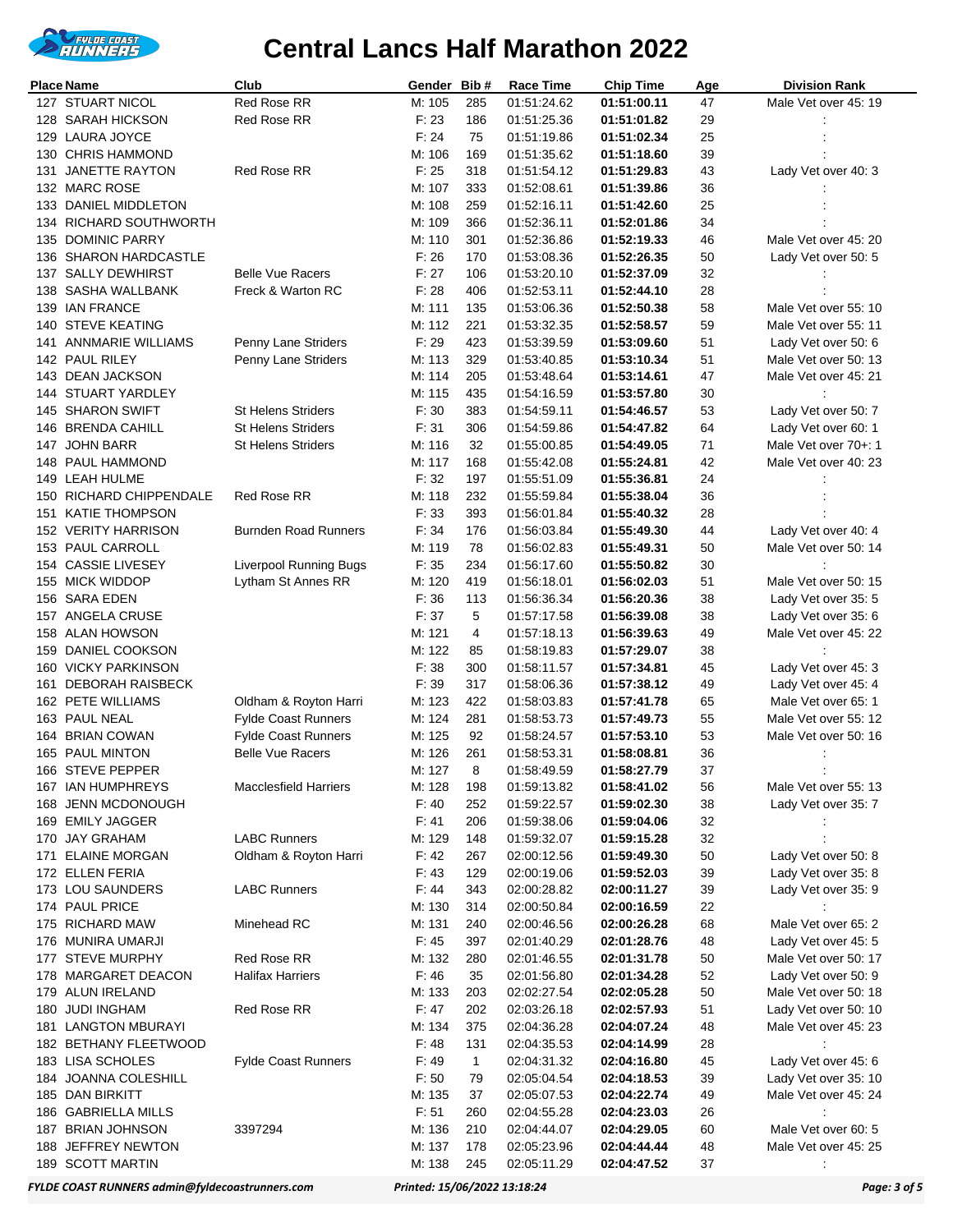

|     | Place Name                             | Club                      | Gender | Bib#           | <b>Race Time</b> | <b>Chip Time</b> | Age | <b>Division Rank</b> |
|-----|----------------------------------------|---------------------------|--------|----------------|------------------|------------------|-----|----------------------|
|     | 190 DAVID COOKSON                      | <b>Riversway RR</b>       | M: 139 | 86             | 02:05:14.29      | 02:04:48.28      | 42  | Male Vet over 40: 24 |
| 191 | LORA KIDD                              | <b>Riversway RR</b>       | F: 52  | 224            | 02:05:16.03      | 02:04:50.27      | 41  | Lady Vet over 40: 5  |
|     | 192 EMILY VALENTINE                    | Wigan Harriers H & AC     | F: 53  | 399            | 02:05:26.78      | 02:04:56.53      | 21  |                      |
|     | 193 EVE O'DONNELL                      | Red Rose RR               | F: 54  | 292            | 02:05:27.18      | 02:04:56.89      | 21  |                      |
|     | 194 EMILY HAYES                        |                           | F: 55  | 8148           | 02:05:28.28      | 02:04:57.76      | 38  | Lady Vet over 35: 11 |
|     | 195 REBECCA SIMPSON                    |                           |        |                |                  |                  |     |                      |
|     |                                        |                           | F: 56  | 350            | 02:05:29.92      | 02:04:58.45      | 43  | Lady Vet over 40: 6  |
|     | 196 HALIMA READ                        |                           | F: 57  | 319            | 02:05:22.68      | 02:04:59.63      | 38  | Lady Vet over 35: 12 |
|     | 197 TOM SMALLEY                        |                           | M: 140 | 353            | 02:05:52.03      | 02:05:18.50      | 39  |                      |
| 198 | <b>PHILLIP HARRISON</b>                |                           | M: 141 | 175            | 02:06:17.20      | 02:05:27.66      | 44  | Male Vet over 40: 25 |
|     | 199 IAN MERCER                         | Lonely Goat RC            | M: 142 | 257            | 02:06:06.82      | 02:05:28.32      | 49  | Male Vet over 45: 26 |
| 200 | <b>MARK TAYLOR</b>                     | Darwen Dashers RC         | M: 143 | 390            | 02:06:15.02      | 02:05:39.24      | 46  | Male Vet over 45: 27 |
| 201 | <b>SHELDON HICKS</b>                   |                           | M: 144 | 185            | 02:06:08.68      | 02:05:46.49      | 52  | Male Vet over 50: 19 |
|     | 202 NICOLA SPAFFORD                    | Skelmersdale Boundary     | F: 58  | 367            | 02:08:05.04      | 02:07:24.03      | 31  |                      |
| 203 | DONNA GADSBY                           |                           | F: 59  | 138            | 02:08:09.51      | 02:07:37.95      | 50  | Lady Vet over 50: 11 |
|     | <b>DOMINIC ALDRIDGE</b>                |                           | M: 145 | 20             |                  |                  | 37  |                      |
| 204 |                                        |                           |        |                | 02:09:17.00      | 02:08:57.21      |     |                      |
| 205 | JULIAN ALDRIDGE                        |                           | M: 146 | 21             | 02:09:18.76      | 02:08:58.48      | 39  |                      |
|     | 206 CHRIS PAKNIK                       |                           | M: 147 | 299            | 02:10:25.50      | 02:09:48.97      | 39  |                      |
|     | 207 MIKE WILSON                        |                           | M: 148 | 426            | 02:10:14.75      | 02:10:02.23      | 59  | Male Vet over 55: 14 |
|     | 208 CORINNE MASON                      |                           | F:60   | 249            | 02:10:26.99      | 02:10:14.47      | 39  | Lady Vet over 35: 13 |
|     | 209 ELLEN BUTCHER                      | Rossendale Harriers &     | F: 61  | 60             | 02:11:24.49      | 02:10:51.95      | 46  | Lady Vet over 45: 7  |
|     | 210 CHRISTINE SMITH                    | Rossendale Harriers &     | F: 62  | 355            | 02:11:29.49      | 02:10:57.21      | 49  | Lady Vet over 45: 8  |
| 211 | ZOE SMITH                              | Keighley & Craven AC      | F: 63  | 354            | 02:11:37.03      | 02:11:23.49      | 36  | Lady Vet over 35: 14 |
|     | 212 ANNE BERRY                         | Wesham RR                 | F: 64  | 16             | 02:12:12.74      | 02:11:47.98      | 60  | Lady Vet over 60: 2  |
|     | 213 ESTHER STANIER                     | Red Rose RR               | F: 65  | 369            | 02:12:23.74      | 02:11:51.95      | 38  | Lady Vet over 35: 15 |
|     |                                        |                           |        |                |                  |                  |     |                      |
|     | 214 ELLIE QUALTER                      |                           | F:66   | $\overline{7}$ | 02:12:42.28      | 02:12:03.75      | 17  |                      |
|     | 215 SANDRA TAYLOR                      |                           | F: 67  | 389            | 02:12:54.99      | 02:12:06.95      | 39  | Lady Vet over 35: 16 |
|     | 216 DAISY CLEARY                       |                           | F: 68  | 6              | 02:12:42.23      | 02:12:12.93      | 17  |                      |
| 217 | ANGELA HOWARTH                         |                           | F: 69  | 194            | 02:12:47.77      | 02:12:17.97      | 52  | Lady Vet over 50: 12 |
|     | 218 SUE STOCKLEY                       |                           | F: 70  | 372            | 02:13:34.13      | 02:12:51.84      | 54  | Lady Vet over 50: 13 |
|     | 219 RICK BAILEY                        |                           | M: 149 | 28             | 02:13:17.97      | 02:13:08.19      | 37  |                      |
|     | 220 KATH BIDDLE                        | RunThrough                | F: 71  | 36             | 02:13:48.12      | 02:13:21.60      | 49  | Lady Vet over 45: 9  |
|     | 221 KATY WHITWELL                      | <b>Ramsbottom RC</b>      | F: 72  | 418            | 02:14:04.73      | 02:13:28.48      | 35  | Lady Vet over 35: 17 |
|     | 222 CAROLE HASLAM                      |                           | F: 73  | 13             | 02:14:05.12      | 02:13:43.83      | 56  | Lady Vet over 55: 2  |
|     | 223 BECKY PLATT                        |                           | F: 74  | 309            | 02:14:29.98      | 02:13:54.48      | 25  |                      |
|     |                                        |                           |        |                |                  |                  |     |                      |
|     | 224 CARLY PICKLES                      | <b>Riversway RR</b>       | F: 75  | 305            | 02:14:32.47      | 02:14:06.95      | 41  | Lady Vet over 40: 7  |
|     | 225 SARAH JONES                        |                           | F: 76  | 17             | 02:14:32.47      | 02:14:07.95      | 54  | Lady Vet over 50: 14 |
|     | 226 TRACY MORVINSON                    |                           | F: 77  | 276            | 02:14:53.23      | 02:14:19.71      | 53  | Lady Vet over 50: 15 |
|     | 227 STEPHEN HURREN                     |                           | M: 150 | 199            | 02:15:07.75      | 02:14:24.99      | 47  | Male Vet over 45: 28 |
|     | 228 PAMELA TITTENSOR                   |                           | F: 78  | 395            | 02:15:04.96      | 02:14:31.45      | 56  | Lady Vet over 55: 3  |
|     | 229 MIKE WEBSTER                       |                           | M: 151 | 410            | 02:14:57.97      | 02:14:33.96      | 63  | Male Vet over 60: 6  |
|     | 230 MICHAEL HALL                       | Eden Runners              | M: 152 | 164            | 02:15:29.46      | 02:14:52.71      | 64  | Male Vet over 60: 7  |
|     | 231 LUCY COUGHLAN                      | <b>Preston Harriers</b>   | F: 79  | 91             | 02:15:30.36      | 02:14:54.58      | 29  |                      |
|     | 232 EMMA WINN                          |                           | F: 80  | 428            | 02:15:34.71      | 02:15:08.42      | 22  |                      |
|     | 233 PHOEBE VAUGHAN                     |                           | F: 81  | 400            | 02:15:35.12      |                  | 24  |                      |
|     |                                        |                           |        |                |                  | 02:15:08.83      |     |                      |
|     | 234 KIM SOUTHERINGTON                  | Oldham & Royton Harri     | F: 82  | 365            | 02:16:37.73      | 02:16:11.22      | 39  | Lady Vet over 35: 18 |
|     | 235 REBECCA RICHARDS                   |                           | F: 83  | 324            | 02:16:46.22      | 02:16:20.95      | 34  |                      |
|     | 236 MARSHALL HALL                      |                           | M: 153 | 165            | 02:16:49.24      | 02:16:21.74      | 45  | Male Vet over 45: 29 |
|     | 237 SHIRLEY MORAN                      |                           | F: 84  | 265            | 02:17:09.96      | 02:16:21.95      | 60  | Lady Vet over 60: 3  |
|     | 238 JOANNE CARRIGHAR-<br><b>KEARNS</b> |                           | F: 85  | 69             | 02:17:38.21      | 02:17:06.74      | 36  | Lady Vet over 35: 19 |
| 239 | <b>JODY HAROLD</b>                     | Oldham & Royton Harri     | F: 86  | 172            | 02:18:42.09      | 02:18:18.57      | 44  | Lady Vet over 40: 8  |
|     | 240 BRIAN DAVIES                       | <b>St Helens Striders</b> | M: 154 | 101            | 02:19:22.20      | 02:18:41.70      | 55  | Male Vet over 55: 15 |
|     |                                        |                           |        |                |                  |                  |     |                      |
|     | 241 CHRISTINE ROSTRON                  | Red Rose RR               | F: 87  | 334            | 02:19:19.70      | 02:18:54.41      | 58  | Lady Vet over 55: 4  |
|     | 242 PAUL RIDDING                       |                           | M: 155 | 326            | 02:19:35.69      | 02:19:02.44      | 42  | Male Vet over 40: 26 |
|     | 243 KENNY HARDMAN                      |                           | M: 156 | 171            | 02:19:20.44      | 02:19:04.40      | 59  | Male Vet over 55: 16 |
|     | 244 MARY CONWAY                        | Red Rose RR               | F: 88  | 143            | 02:19:45.44      | 02:19:20.39      | 62  | Lady Vet over 60: 4  |
|     | 245 AARON SCOTT                        |                           | M: 157 | 344            | 02:20:15.44      | 02:19:40.19      | 34  |                      |
|     | 246 FRANCO SPINELLA                    | Wigan Harriers H & AC     | M: 158 | 368            | 02:21:01.22      | 02:20:25.43      | 56  | Male Vet over 55: 17 |
|     | 247 JODIE DANNER                       | Robin Park Runners        | F: 89  | 183            | 02:21:01.18      | 02:20:25.90      | 40  | Lady Vet over 40: 9  |
|     | 248 ROGER COMISH                       |                           | M: 159 | 82             | 02:21:35.45      | 02:20:46.95      | 60  | Male Vet over 60: 8  |
|     | 249 ELAINE WHITEHEAD                   | Oldham & Royton Harri     | F: 90  | 416            | 02:21:41.43      | 02:21:13.43      | 46  | Lady Vet over 45: 10 |
|     |                                        |                           |        |                |                  |                  |     |                      |
|     | 250 HELEN PAGETT                       |                           | F: 91  | 298            | 02:22:13.18      | 02:21:24.89      | 38  | Lady Vet over 35: 20 |
| 251 | NOREEN MARTIN                          | Skelmersdale Boundary     | F: 92  | 246            | 02:22:13.56      | 02:21:32.56      | 59  | Lady Vet over 55: 5  |

*FYLDE COAST RUNNERS admin@fyldecoastrunners.com Printed: 15/06/2022 13:18:24 Page: 4 of 5*